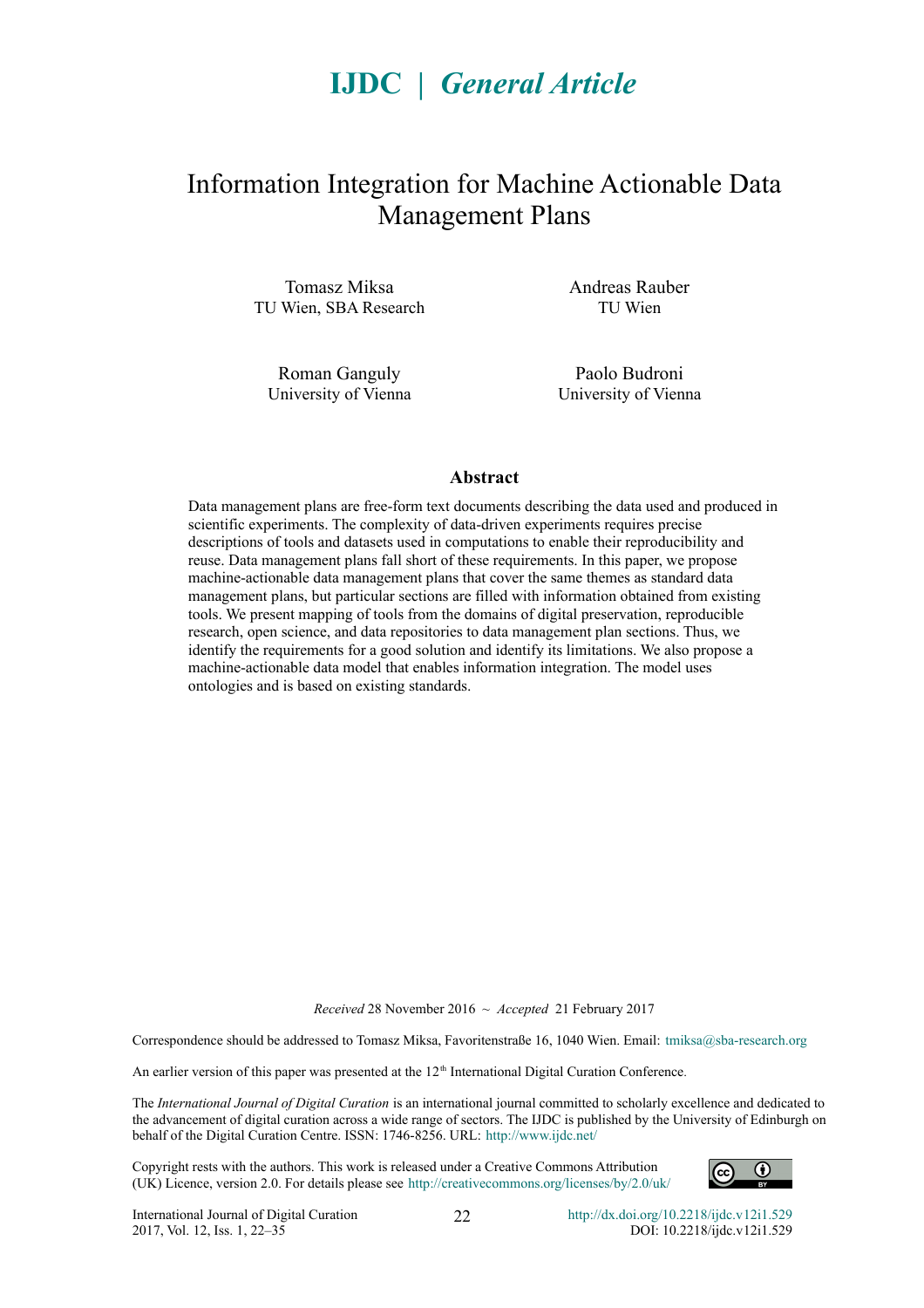### **Introduction**

Data Management Plans (DMPs) are a compulsory document accompanying project proposals or project deliverables submitted to research funders or further funding bodies. They describe which data is used and produced in an experiment, where the data is archived, which licenses and constraints apply, and to whom credit should be given. DMPs were introduced to make data Findable, Accessible, Interoperable, and Reusable (FAIR) (Wilkinson et al., [2016\)](#page-13-1). DMPs are created manually by researchers who use checklists. There are also online tools that provide questionnaires tailored to the specific funder's needs $1,2$  $1,2$ .

Despite the efforts of the digital curation community to familiarise researchers with the best practices in data management, the information provided in DMPs is vague. The quality of information not only depends on the expertise and scrupulousness of the person writing the DMP, but also on the stage at which the DMP is created. When a DMP is written at the end of a project, important data may not be available anymore. A DMP is supposed to be a living document, but it is sometimes considered as a redundant bureaucracy. It is created and updated not when the data is actually produced, but when it is required for reporting. Due to its free-form text, questions can remain unanswered, or the answers can be very generic.

This problem has been recognised by the community and is being discussed within the Research Data Alliance. Participants of the CERN workshop discussed shortcomings of DMPs and ways of addressing them. They identified 'encodings for exporting DMPs' as one of the next developments needed<sup>3</sup>. Automation and machineactionability were identified as key factors enabling deployment of European Open Science Cloud (European Commission, [2016\)](#page-13-0). In parallel, a wide range of tools and concepts were proposed to improve the reproducibility of data intensive experiments. All of these tools are used at different stages of the data curation lifecycle and serve different purposes. However, they all have direct access to the data that is processed. Thus, they can provide the most detailed documentation of the experiment. We can reuse this information and feed it (semi-) automatically into DMPs. To achieve this, we need a machine-actionable data model that allows organising this information in a structured way. Currently, there is no such model that could accommodate these needs.

For this reason, we propose machine-actionable data management plans (maDMPs) that cover the same themes as standard DMPs, but particular sections are completed with information obtained from existing tools. maDMPs can be considered as automatically collected metadata about experiments. They accompany experiments from their very beginning and are updated during their course. Consecutive tools used during processing read and write data from maDMPs. maDMPs can become a universal format for exchange of (meta-) data between the systems involved in processing. For example, a workflow engine can add provenance information to the maDMP, a file format characterisation tool can supplement it with identified file formats, and a repository system can automatically pick a suitable content type for submission and later automatically identify applicable preservation strategies. maDMPs improve reproducibility of scientific experiments, because they structure and facilitate

<span id="page-1-0"></span><sup>1</sup> DMP Online: [http://dmponline.dcc.ac.uk](http://dmponline.dcc.ac.uk/)

<span id="page-1-1"></span><sup>2</sup> DMP Tool: [http://dmptool.org](http://dmptool.org/)

<span id="page-1-2"></span><sup>3</sup> CERN workshop on Active DMPs: <http://indico.cern.ch/event/520120/attachments/1302179/2036378/CERN-ADMP-iPRES206.pdf>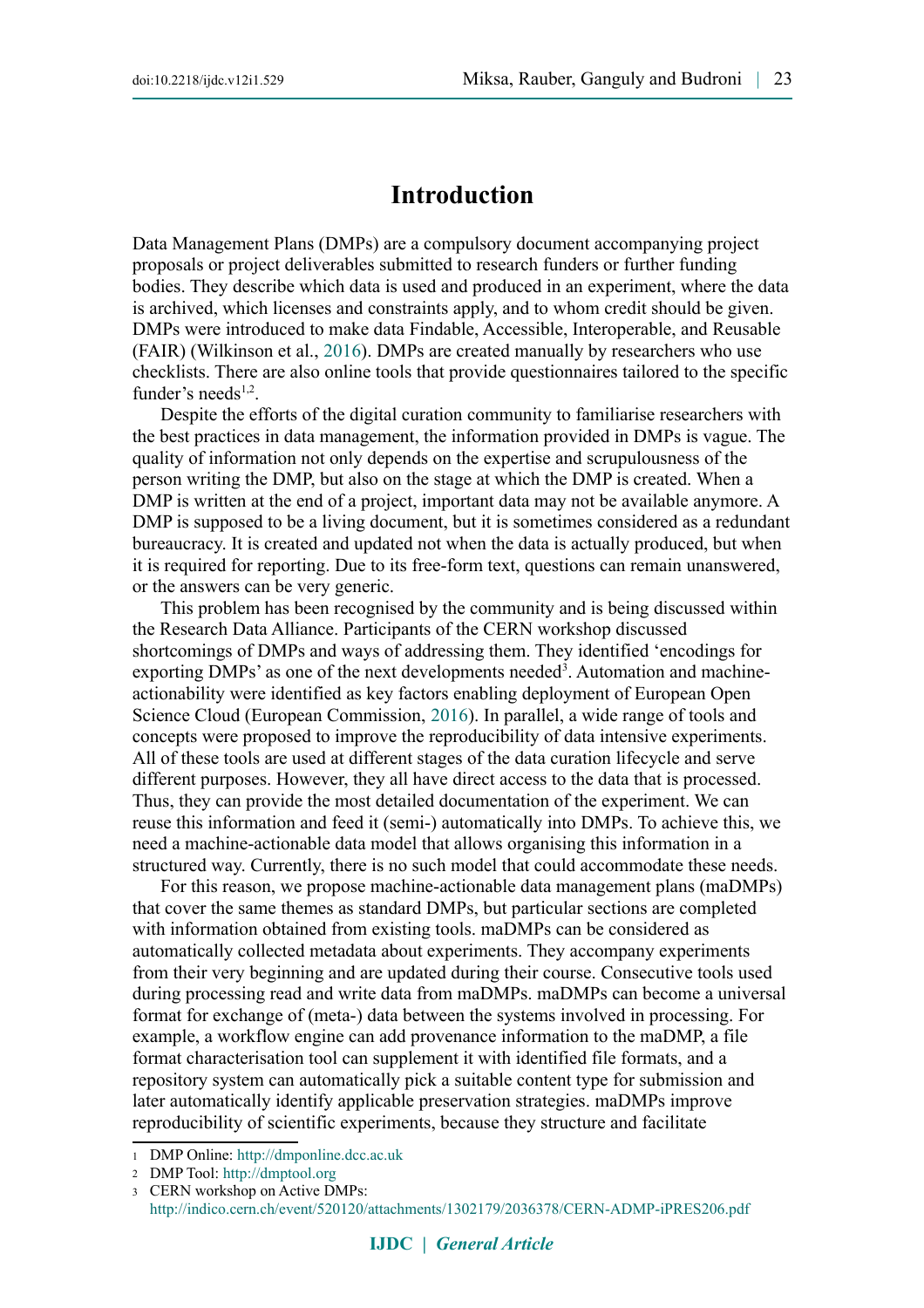maintenance of automatically captured information. Researchers benefit from having less bureaucratic procedures to follow. Funders and repositories can automatically validate DMPs. For example, they can check whether the specified  $ORCID<sup>4</sup>$  $ORCID<sup>4</sup>$  $ORCID<sup>4</sup>$  or e-mail are correct, whether the data is available at the specified repository, and whether the data checksums are correct – in other words, whether the information reflects reality.

In this paper we present our ongoing work on realising maDMPs. We analyse existing tools from the domains of digital preservation, reproducible research, open science, and data repositories that cover the full data lifecycle. We present their mapping to the Digital Curation Centre (DCC) checklist, discuss lessons learned, and identify limits of automation and machine-actionability. Based on that, we define requirements for machine-actionable data management plans and propose a data model. The model uses ontologies and is based on current data management plan themes. It also reuses and integrates with existing domain specific standards.

## **Mapping**

The starting point for our investigation was a hypothesis that it is possible to reuse existing information to feed it into maDMPs. This information is captured by tools included in scientific investigations and developed to support researchers during the whole data curation lifecycle, ranging from metadata dictionaries to virtualisation and containers. To organise this information in a systematic way, we need a machineactionable data model. We presented this initial hypothesis at the RDA plenary meeting in Denver and received positive feedback<sup>5</sup>. In this section, we present the mapping of identified tools and standards to DMP sections (aka themes).

In our analysis we used the Digital Curation Centre checklist v4 (DCC, [2013\)](#page-13-2) that is a generic template for DMPs. It is based on common funder requirements and is reused and customised by institutions that either translate or select subsets of categories. Thus, we ensure that our analysis of categories included in the majority of DMPs is comprehensive.

We also looked for tools and standards in the domains of digital preservation, reproducible research, open science, and data repositories that cover the full lifecycle of data in the following categories:

- Collaboration platforms to enable virtual collaboration, but also backups and versioning, e.g. Open Science Framework<sup>6</sup>, Jupyter Notebook<sup>7</sup>;
- Workflow engines to describe the data transformation process, e.g. Taverna<sup>[8](#page-2-4)</sup>, Pegasus<sup>9</sup>;
- Provenance to provide evidence on how the experiment was conducted, e.g. PROV-O<sup>10</sup>, OPM<sup>11</sup>;

<span id="page-2-0"></span><sup>4</sup> ORCID: [http://orcid.org](http://orcid.org/)

<span id="page-2-1"></span><sup>5 8&</sup>lt;sup>th</sup> RDA Plenary meeting slides: [https://www.rd-alliance.org/group/active-data-management-plans](https://www.rd-alliance.org/group/active-data-management-plans-ig/post/slides-actionable-dmps-presented-joint-meeting-denver)[ig/post/slides-actionable-dmps-presented-joint-meeting-denver](https://www.rd-alliance.org/group/active-data-management-plans-ig/post/slides-actionable-dmps-presented-joint-meeting-denver)

<span id="page-2-2"></span><sup>6</sup> Open Science Framework: [http://osf.io](http://osf.io/)

<span id="page-2-3"></span><sup>7</sup> Jupyter Notebook: [http://jupyter.org](http://jupyter.org/)

<span id="page-2-4"></span><sup>8</sup> Taverna: [http://taverna.org.uk](http://taverna.org.uk/)

<span id="page-2-5"></span><sup>9</sup> Pegasus: [http://pegasus.isi.edu](http://pegasus.isi.edu/)

<span id="page-2-6"></span><sup>10</sup> PROVO-O:<http://w3.org/TR/prov-o/>

<span id="page-2-7"></span><sup>11</sup> OPM: [http://openprovenance.org](http://openprovenance.org/)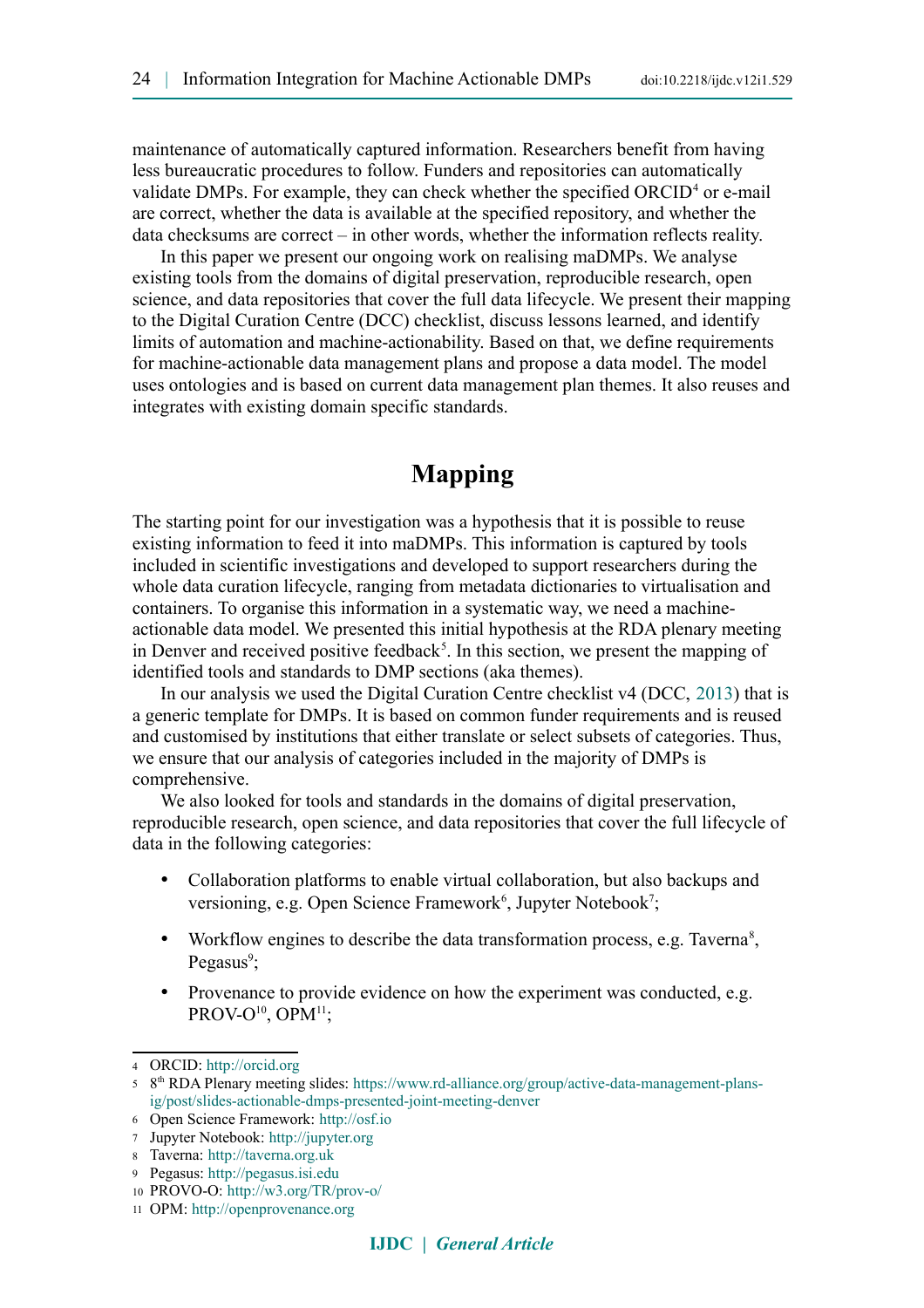- Tools to track execution of experiments and to port them to other environments, e.g. CDE, PMF<sup>12</sup>, ReproZip<sup>13</sup>;
- Virtualisation and containers to encapsulate an experiment's environment, e.g. Vagrant<sup>14</sup>, Docker<sup>15</sup>, Research Objects<sup>16</sup>, HDF5<sup>17</sup>;
- Metadata and ontologies to provide necessary context, e.g. PREMIS<sup>18</sup>, Dublin Core $19$ :
- Data repositories to store and share data, e.g.  $CKAN^{20}$ , Zenodo<sup>21</sup>, Phaidra<sup>22</sup>;
- Unique identifiers and data citation to precisely locate the data, e.g.  $DOI<sup>23</sup>$ , recommendations of the RDA working group on Data Citation<sup>24</sup>.

Table 1 presents the mapping of DMP sections to existing tools and standards. We are still working on its extension. The columns *Section* and *Guidance* correspond to the DCC DMP Checklist v4. Based on the guidance for each question, we identified *Keywords*. In the last column, we present the identified tools and models. Our intention was not to create a complete and finite list of tools, but to identify such that cover questions addressed by DMPs. We were able to define mappings for each section. This shows that existing standards, tools and models provide suitable information, enabling maDMPs implementation. Naturally, the maturity and uptake of each tool and model vary across disciplines. Hence, before maDMPs can be introduced, it will be necessary to modify, extend and integrate them. This may require further discussion within specific communities, but aligns with the recommendations from "Realising the European Open Science Cloud" that states:

'The complexity of the current data-sharing practices and mechanisms requires gentle, rather than restrictive, regulation of existing ontologies, especially across domains, with identifier mappings as practiced already in various communities" (European Commission, [2016\)](#page-13-0).

<span id="page-3-0"></span><sup>12</sup> Process Migration Framework: <http://ifs.tuwien.ac.at/dp/process/projects/pmf.html>

<span id="page-3-1"></span><sup>13</sup> RepropZip: <http://vida-nyu.github.io/reprozip/>

<span id="page-3-2"></span><sup>14</sup> Vagrant: [http://vagrantup.com](http://vagrantup.com/)

<span id="page-3-3"></span><sup>15</sup> Docker: [http://docker.com](http://docker.com/)

<span id="page-3-4"></span><sup>16</sup> Research Objects: [http://researchobject.org](http://researchobject.org/)

<span id="page-3-5"></span><sup>17</sup> HDF5: <http://support.hdfgroup.org/HDF5/>

<span id="page-3-6"></span><sup>18</sup> PREMIS: <http://loc.gov/standards/premis/>

<span id="page-3-7"></span><sup>19</sup> Dublin Core: [http://dublincore.org](http://dublincore.org/)

<span id="page-3-8"></span><sup>20</sup> CKAN: [http://ckan.org](http://ckan.org/)

<span id="page-3-9"></span><sup>21</sup> Zenodo: [http://zenodo.org](http://zenodo.org/)

<span id="page-3-10"></span><sup>22</sup> Phaidra: [http://phaidra.org](http://phaidra.org/)

<span id="page-3-11"></span><sup>23</sup> DOI: [http://doi.org](http://doi.org/)

<span id="page-3-12"></span><sup>24</sup> RDA Data Citation Recommendations: [http://rd-alliance.org/group/data-citation-wg/outcomes/data](http://rd-alliance.org/group/data-citation-wg/outcomes/data-citation-recommendation.html)[citation-recommendation.html](http://rd-alliance.org/group/data-citation-wg/outcomes/data-citation-recommendation.html)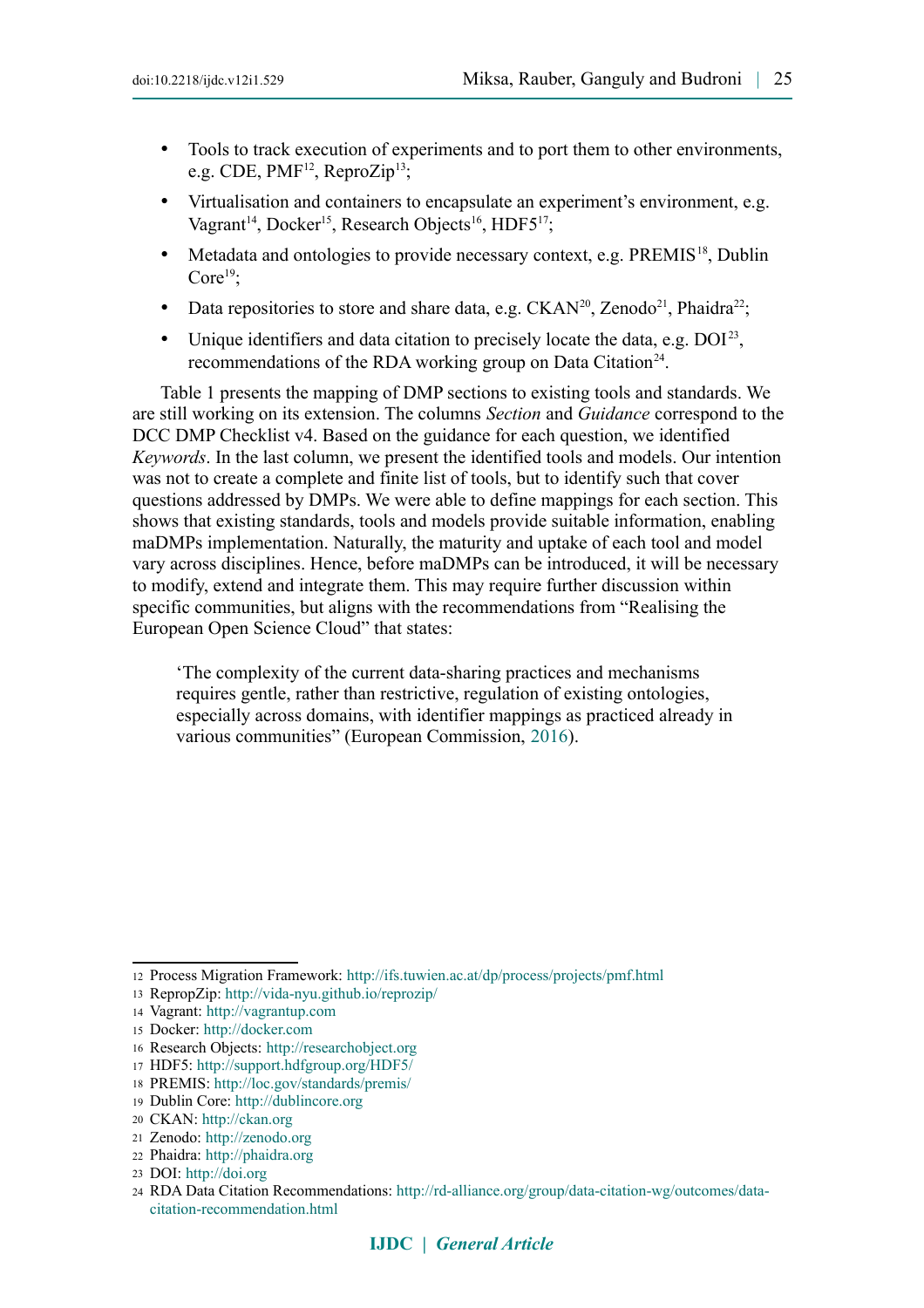| Section                                  | Question                                                                                         | Keywords                                                                      | Tools and Models                                                                                                                                                                                                                                            |
|------------------------------------------|--------------------------------------------------------------------------------------------------|-------------------------------------------------------------------------------|-------------------------------------------------------------------------------------------------------------------------------------------------------------------------------------------------------------------------------------------------------------|
| <b>Administrative</b><br>Data            | ID, Funder, Grant<br>Reference Number,<br>PI / Researcher ID,<br>Contact, Date of<br>Last Update | administrative                                                                | Tools: directory services<br>(LDAP, Active Directory) and<br>ORCID for user information;<br>DOI for DMPs;                                                                                                                                                   |
|                                          |                                                                                                  |                                                                               | Models: FOAF, Dublin Core;                                                                                                                                                                                                                                  |
| <b>Data Collection</b>                   | What data will you<br>collect or create?                                                         | type, format,<br>size                                                         | <b>Tools:</b> content profiling (FITS,<br>DROID, C3PO, exiftool),risk<br>registries (PRONOM);                                                                                                                                                               |
|                                          |                                                                                                  |                                                                               | <b>Models: PREMIS;</b>                                                                                                                                                                                                                                      |
|                                          | How will the data<br>be collected or<br>created?                                                 | provenance,<br>process<br>description,<br>versioning,<br>naming<br>convention | <b>Tools:</b> execution monitoring<br>(CDE, PMF, reproZip),<br>workflow engines (Taverna,<br>Pegasus), virtualisation and<br>containers (Docker, VBox),<br>code repositories (GitHub);<br>collaboration platforms (OSF),<br>virtual environments (Jupyter); |
|                                          |                                                                                                  |                                                                               | Models: PROV-O, OPM,<br>Dublin Core, Context Model;                                                                                                                                                                                                         |
| <b>Documentation</b><br>and Metadata     | What<br>documentation and<br>metadata will<br>accompany the<br>data?                             | metadata,<br>documentation                                                    | Tools: wikis (redmine,<br>confluence, OSF, GitHub),<br>readmes, generated<br>documentation<br>(nanopublications, javadoc),<br>Docker file for Docker images;                                                                                                |
|                                          |                                                                                                  |                                                                               | Models: domain specific<br>standards (biosharing.org),<br>Dublin Core;                                                                                                                                                                                      |
| <b>Ethics and</b><br>Legal<br>Compliance | How will you<br>manage any ethical control<br>issues?                                            | ethics, access                                                                | DMPs are awareness tool, text<br>description needed (DMP<br>Roadmap);                                                                                                                                                                                       |
|                                          |                                                                                                  |                                                                               | <b>Models:</b> see access control and<br>security;                                                                                                                                                                                                          |
|                                          | How will you<br>manage copyright<br>and Intellectual<br><b>Property Rights</b><br>(IPR) issues?  | licenses,<br>policies                                                         | <b>Tools: EUDAT tool,</b><br>PERICLES Policy editor;                                                                                                                                                                                                        |
|                                          |                                                                                                  |                                                                               | <b>Models: Creative Commons</b><br>Ontology <sup>25</sup>                                                                                                                                                                                                   |
| <b>Storage and</b><br>backup             | How will the data<br>be stored and<br>backed up during<br>the research?                          | storage,<br>backup                                                            | <b>Tools:</b> Institutional storage and<br>cloud services (ownCloud, data<br>centres)                                                                                                                                                                       |
|                                          |                                                                                                  |                                                                               | <b>Models:</b> new developments<br>needed                                                                                                                                                                                                                   |

**Table 1.** Mapping of tools and models to sections of DCC DMP Checklist v4.

<span id="page-4-0"></span><sup>25</sup> Creative Commons Ontology: <https://www.w3.org/Submission/ccREL/>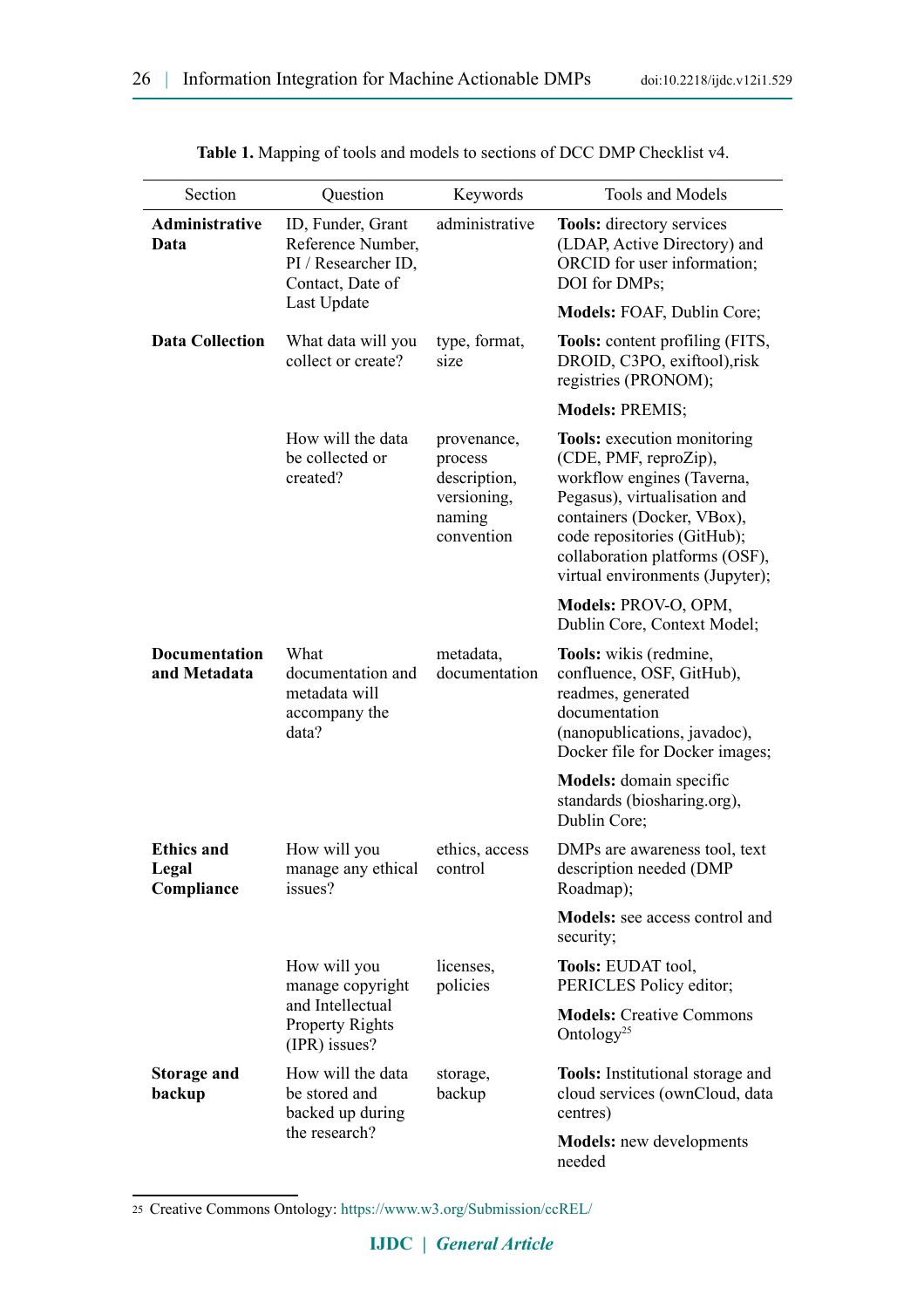| Section                                        | Question                                                           | Keywords                              | Tools and Models                                                                                                                                                    |
|------------------------------------------------|--------------------------------------------------------------------|---------------------------------------|---------------------------------------------------------------------------------------------------------------------------------------------------------------------|
|                                                | How will you<br>manage access and<br>security?                     | access control,<br>security           | Tools: collaboration platforms,<br>directory services;                                                                                                              |
|                                                |                                                                    |                                       | <b>Models: Basic Access Control</b><br>ontology <sup>26</sup>                                                                                                       |
| <b>Selection</b><br>and<br><b>Preservation</b> | Which data should<br>be retained, shared,<br>and/or preserved?     | preservation<br>planning              | <b>Tools and Models:</b><br>preservation planning (Plato<br>and SCAPE project)                                                                                      |
|                                                | What is the long-<br>term preservation<br>plan for the<br>dataset? | repository,<br>costs                  | Tools: repositories (re3data,<br>Zenodo, Phaidra); costing tools<br>(CCEx);                                                                                         |
|                                                |                                                                    |                                       | <b>Models: PREMIS</b>                                                                                                                                               |
| Data sharing                                   | How will you<br>share the data?                                    | sharing,<br>marketing,<br>identifiers | Tools: repositories, data<br>sharing platforms (GitHub,<br>datahub, Zenodo), social media<br>(twitter, Facebook), community<br>portals (Researchgate,<br>LinkedIn); |
|                                                |                                                                    |                                       | <b>Models:</b> new developments<br>needed:                                                                                                                          |
|                                                | Are any<br>restrictions on data<br>sharing required?               | embargo, legal<br>regulations         | <b>Tools: DMPs are awareness</b><br>tool, text description needed<br>(DMP Roadmap);                                                                                 |
|                                                |                                                                    |                                       | <b>Models: PREMIS, Publishing</b><br>Status Ontology <sup>27</sup> ;                                                                                                |
| <b>Responsibilities</b><br>and Resources       | Who will be<br>responsible for<br>data management?                 | roles                                 | <b>Tools:</b> directory services;                                                                                                                                   |
|                                                |                                                                    |                                       | Models: FOAF, Dublin Core;                                                                                                                                          |
|                                                | What resources<br>will you require to<br>deliver your plan?        | resources                             | DMPs are awareness tool, text<br>description needed (DMP<br>Roadmap), applies mostly to<br>initial DMPs.                                                            |

## **Analysis and Requirements**

In this section, we present the analysis of DMP requirements and discuss lessons learned from the mapping. We also describe limitations and derive requirements for a data model that will underpin machine-actionable data management plans.

#### **DMP Phases**

DMPs have different states and are evolving documents. When a DMP is required before the actual research starts, then it is less detailed and should be considered in

<span id="page-5-0"></span><sup>26</sup> Basic Access Control Ontology:<http://www.w3.org/ns/auth/acl>

<span id="page-5-1"></span><sup>27</sup> Publishing Status Ontology:<http://purl.org/spar/pso>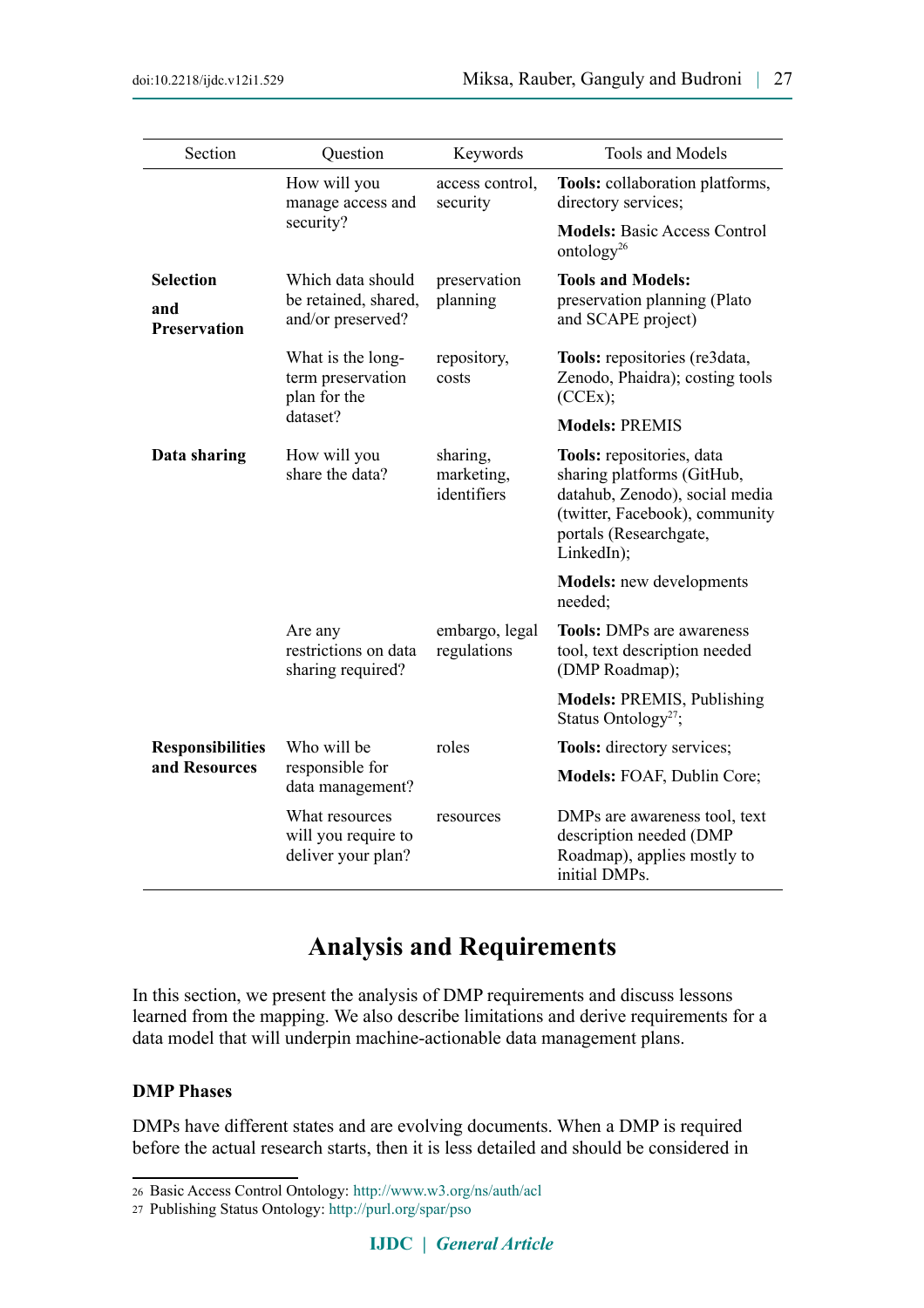terms of a DMP proposal. At this stage, it is rather an exercise for researchers to identify any constraints on using the existing datasets and to select services enabling collaboration and backup of data during the project. In this phase, most of the information is textual; hence there is little that can be automated in terms of information sourcing and its validation. However, this textual information can be organised into a document following a precise schema, so that the respective paragraphs can be easily filtered, for example, for reporting or presentation on a web page.

When DMPs are created during the project rather than at its end, then more information is available, because the actual research and experiments are already being performed. This is when the tools discussed in the mapping are used. Hence, this is the stage in which the machine-actionability of DMPs will bring most of benefits, but there are still questions that require textual input. These are mostly questions asking for explanations about decisions taken during the project, such as reasons for using a particular dataset or standard.

#### **DMP Relation to Data**

One of the major problems of standard DMPs is their generality. They specify what kind of data is produced and where it is stored, but there are cases when there is insufficient information to enable the accessing of this data, for example, lack of DOI or access rights. A possible solution to circumvent this problem is to pack the DMPs together with the actual data, similar to the way that Research Objects do (Bechhofer et al., [2013\)](#page-13-3). Research Objects can be seen as folders in which research data is organized. They also contain an ontology file that annotates each of the files within the folder structure to provide a type of metadata about each file. However, such a solution is limited, because it only applies to experiments that produce low amounts of data. It does not scale up for the big data. Hence, maDMPs should not be packaged together with data, but rather contain a precise list of data objects, their classification and precise information, allowing its unambiguous location and validation. We should consider maDMPs as metadata about scientific experiments. The link to the actual data can be established using combination of parameters such as: name, type, hash, DOI. Such information is lightweight and can be automatically captured, and validated.

#### **DMP Openness**

Despite standardisation efforts, there are still many co-existing and overlapping schemas in Bioinformatics. A similar situation can be observed in other disciplines. There is no single solution that addresses all needs at once. We cannot decide which metadata standards are best for each area. This stems from the common practice within a given research area. maDMPs must be flexible to accommodate these different needs and must reuse existing standards. For example, the PROV-O ontology is one of the provenance standards. There is no need to develop a new standard specific to DMPs, as well as to force a single one.

It is also not our role to decide how to implement an experiment, that is, we cannot say whether someone should use a workflow engine, implement a python script, and so on. We also cannot require the use of containers, such as Docker, or virtual machines. These are researchers' decisions and stem from community good practice and other recommendations, such as FAIR. Hence, the maDMPs must allow for the description of experiments with differing qualities of data management, i.e., both well and badly managed. However, the machine-actionability will ease their evaluation.

#### **IJDC |** *General Article*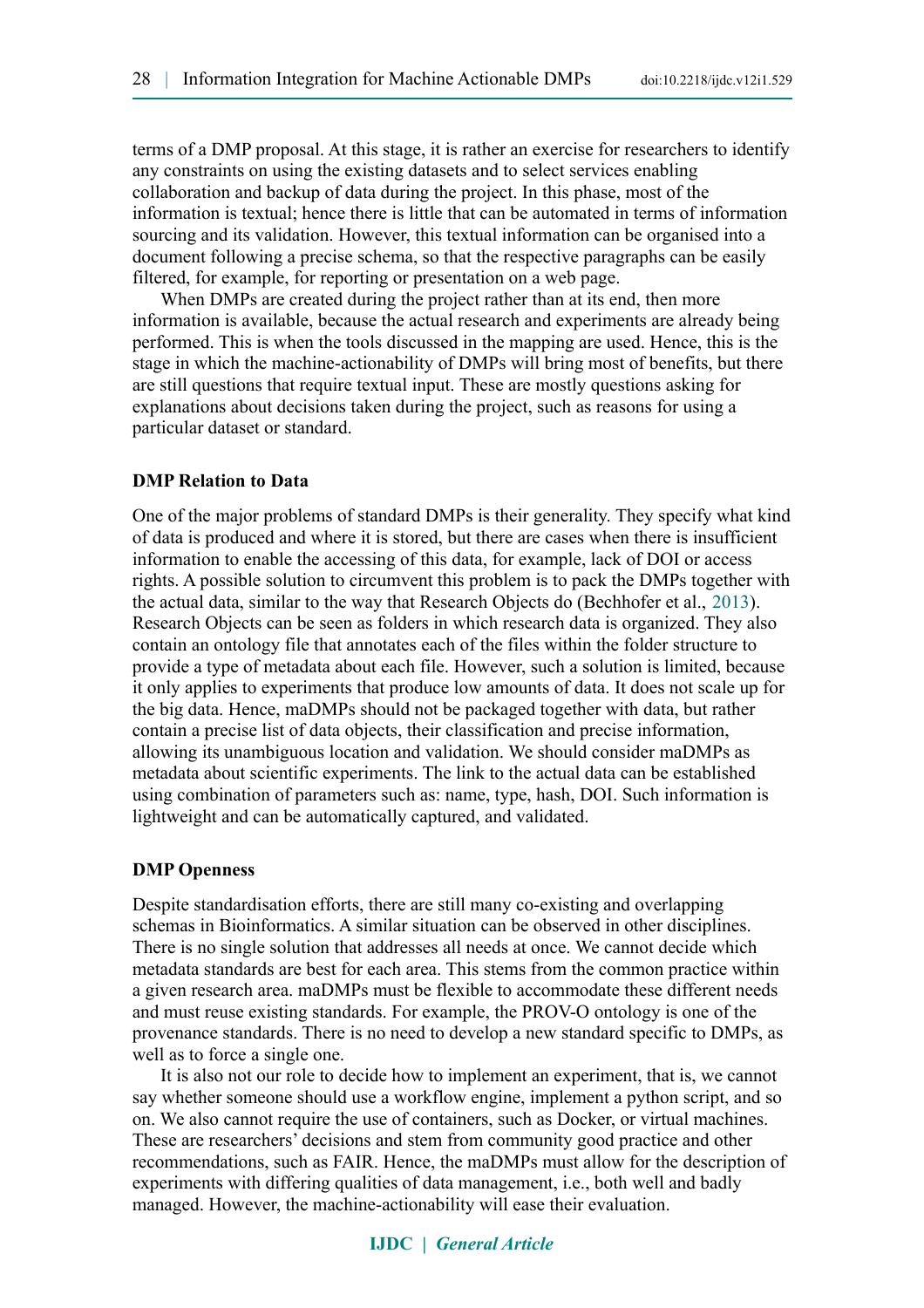#### **DMP Closed Questions**

The manual input and textual descriptions are inevitable, because DMPs also require explanations for actions taken, for example, "Explain why you have chosen certain formats" or "If you need to restrict access to certain communities or apply data sharing agreements, explain why". However, it is possible to transform these questions into closed questions in which the user must select answers from a pre-defined list. For example, the EU commission identified three most common reasons for opt-out and not sharing data: (1) privacy, (2) intellectual property rights, (3) sharing might jeopardise project's main objective<sup>28</sup>. These could be used as possible answers in a questionnaire.

Similarly, other categories in which manual input is required can be converted into closed questions using questionnaires. For example, when choosing a repository in which the data is to be preserved, the user can be presented with an overview of data objects identified in previous steps and asked to select whether the given object is preserved, where, and for how long. Furthermore, based on previously provided information, such as, file format, volume, licences, the tool supporting information acquisition (e.g. DMP Roadmap) could suggest a repository that best fits the requirements. Such automation is possible when the answers are selected from a predefined list and not as free text.

#### **DMP Machine-Actionability Limitations**

Machine-actionability allows the automation of information collection, integration, and validation. In a perfect world, the maDMPs would enable these three actions for each of its categories, thereby almost completely reducing effort from researchers and evaluators. However, we have identified that this is not possible for each category. Below we discuss each of these actions and provide examples of what is possible, and what is not.

#### **Automatic information collection**

DMPs contain two kinds of information. First, that which describes the characteristics of actual data objects used and produced in the experiment. This is covered in categories such as *Data Collection* or *Metadata*. Second, that which describes actions and conditions that apply to this data, such as backups, versioning, or licenses.

In the first case, we can automatically collect information on the data from an environment by deploying monitoring systems, reading out embedded metadata, importing provenance traces that are captured by workflow engines, or using content profiling tools to identify file formats and size. This is possible because we can depend on tools that are either used by researchers during experiments, or by other stakeholders, such as repositories. In the second case, automatic information collection is limited. For example, it is not transparent to research tools whether data is backed up or not. This is both the case when backups are performed manually by researchers copying it to a different location, or automatically when running computations in a controlled environment. In such cases maDMPs still need to depend on manually provided information, whether necessary measures are in place. Similar considerations apply for legal compliance and ethics. Such problems can be addressed by interactive

<span id="page-7-0"></span><sup>28</sup> EC Open Data: [https://ec.europa.eu/research/press/2016/pdf/opendata-infographic\\_072016.pdf](https://ec.europa.eu/research/press/2016/pdf/opendata-infographic_072016.pdf)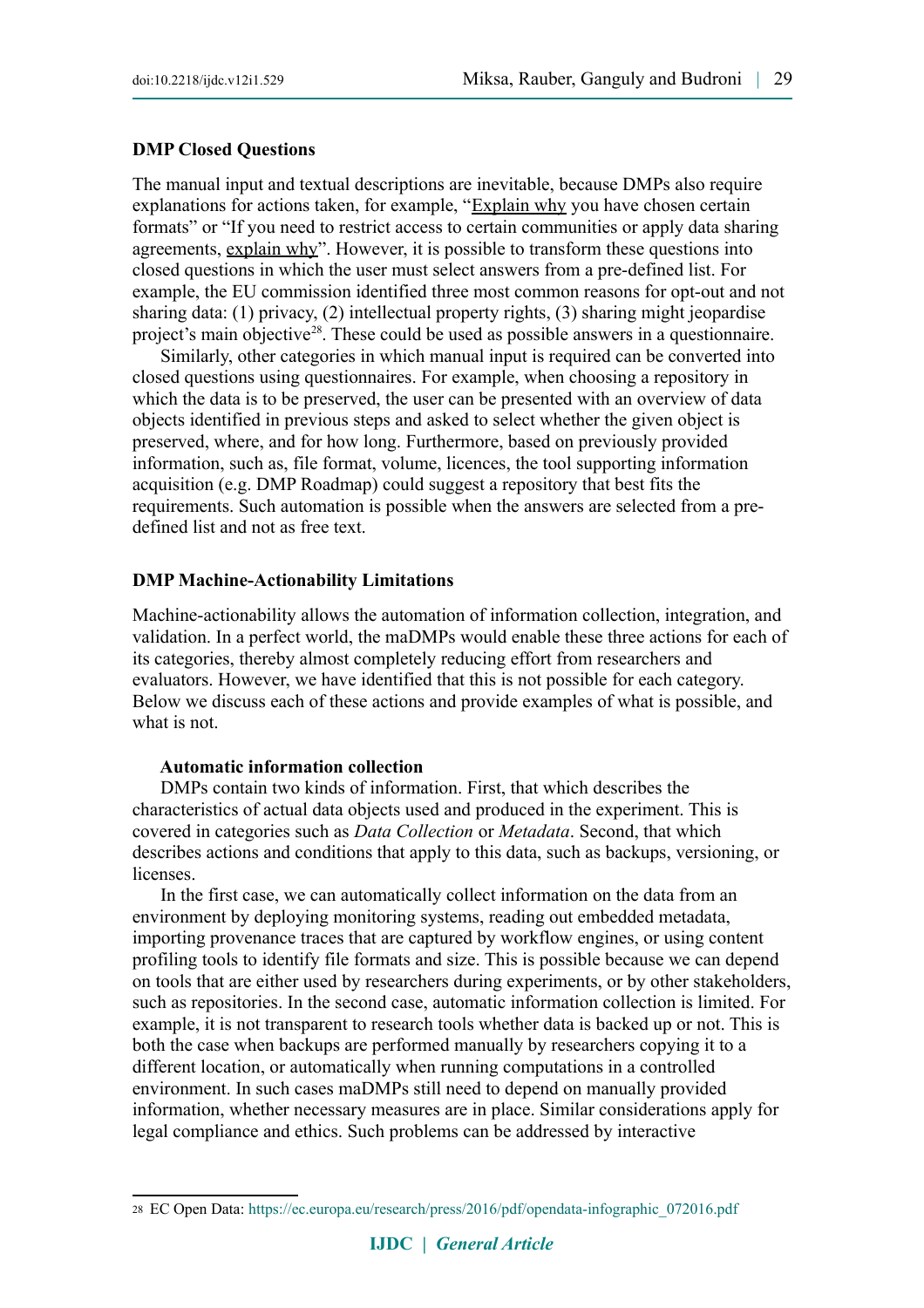questionnaires and their output can be fed into maDMPs. An example could be the EUDAT license selector<sup>29</sup> that helps in when selecting a proper license.

#### **Automatic information integration and reasoning**

Machine-actionability enables querying of information for reporting or further processing. It also helps in the auto-completion of information by re-using information provided once in different contexts, as well as to infer inexplicit information. This is possible using pre-defined rules. For example, when one of the data objects described in a DMP is a GitHub repository then the system can infer that this data is versioned. Similarly, if data is located in a cloud service such as ownCloud<sup>30</sup> run by Geant, then a system can infer that data is backed up. This is possible only if a given system is known to a tool that processes maDMPs.

Furthermore, information on each data object can be used to automatically create aggregations and statistics such as the size of a collection, file types, licenses used, restrictions on reuse, etc. This is especially useful when DMPs are created for intermediate reporting and are snapshots of ongoing research.

The information provided in a structured way, following a vocabulary of terms, can also be useful when the data is read from a maDMP, for example, when the data is handed over to a repository. If there are any restrictions on access to data, they can be compared with the policies of a repository. Projects like SCAPE (Becker et al., [2014\)](#page-13-5) and PERICLES (Biermann et al., [2016\)](#page-13-4) worked on automation of policies.

Such examples show that machine-actionability does not mean that data is only automatically collected. There are cases when manual input is required, but once the information is organised following a vocabulary of terms and using a schema, then it is possible to benefit from integrations and reasoning.

#### **Automatic information validation**

Information validation can be understood as: (1) validating whether all required information was provided, (2) validating whether the provided information is not contradictory, (3) validating whether the information is true.

A precisely defined schema enables the validation of DMP completeness. This is independent of whether the information was provided manually or automatically.

The rules and reasoning described above can also be used for the validation of information. For example, we can identify that a dataset which has an embargo period and contains personal sensitive data cannot be preserved in an open access repository.

However, the main challenge lies in validating whether the provided information is true and reflects reality. As with automatic information collection, we can more easily validate much of the information describing the data itself than actions and conditions applying to the data. Hence, it is possible to check, for example, whether a user with a given ORCID exists (in a registry, not as a human), if a provided DOI links to an existing dataset, or if hashes of files match to their provenance traces. However, in categories depending on manually provided information and those in which access to the infrastructure is limited, we still have to depend on the honesty of people completing a questionnaire. For example, we are not able to determine whether a given dataset can be used in an experiment or whether the backups are really performed. In fact, this is a matter of the machine-actionability of Service Level Agreements, policies and in general trust in a supporting infrastructure.

<span id="page-8-0"></span><sup>29</sup> EUDAT license selector: <https://ufal.github.io/public-license-selector/>

<span id="page-8-1"></span><sup>30</sup> ownCloud: [http://www.geant.org/Services/Storage\\_and\\_clouds/Pages/ownCloud.aspx](http://www.geant.org/Services/Storage_and_clouds/Pages/ownCloud.aspx)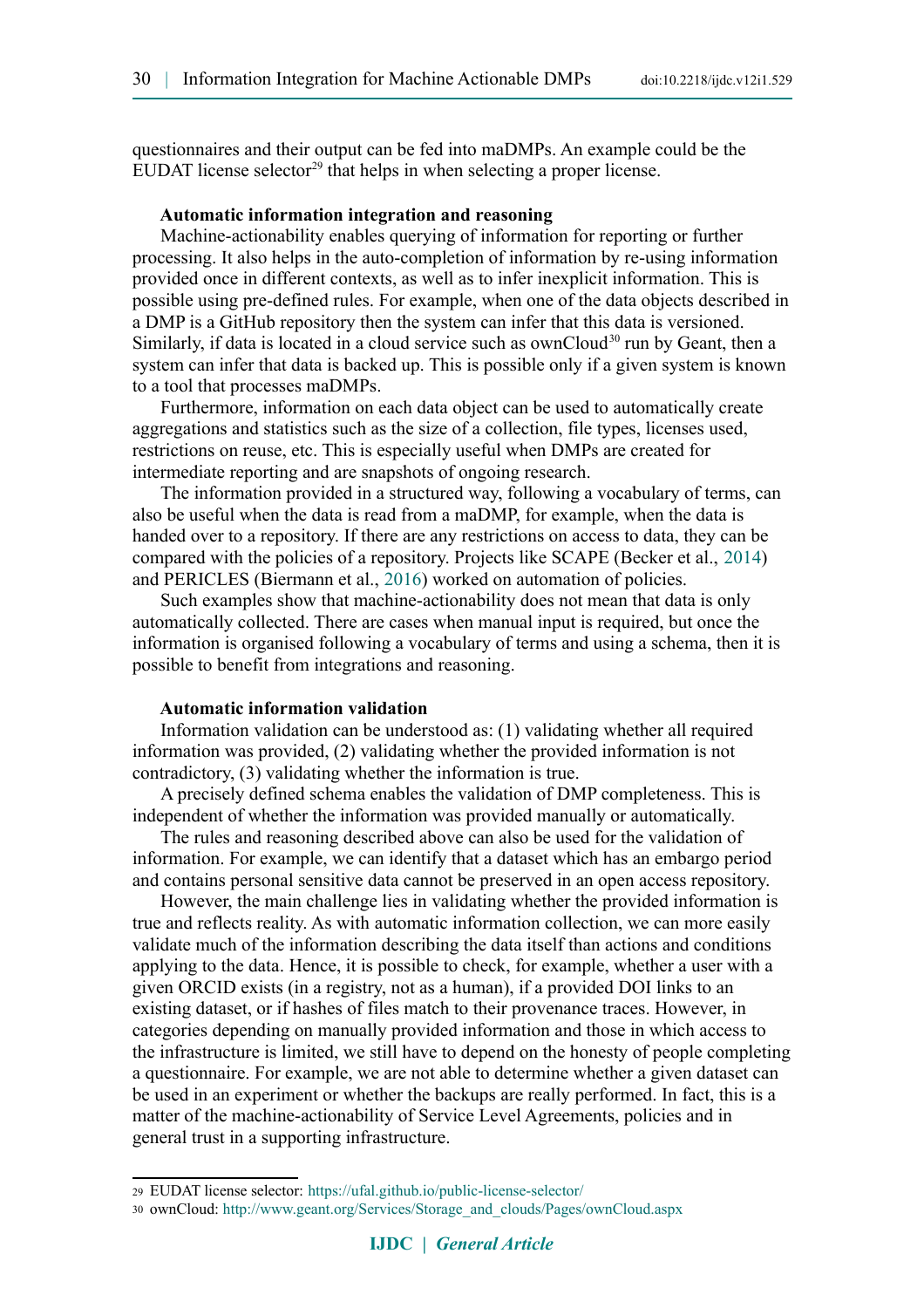It is important to understand these limitations of maDMPs and we need to keep in mind that DMPs are not only a technical documentation of an experiment, but also an awareness tool, and this will not change when we move to maDMPs.

#### **Requirements**

Based on our observations, we formulated requirements for maDMPs presented below:

- 1. maDMPs must follow a precisely defined schema to enable machine actionability;
- 2. maDMPs must be open to be able to incorporate new data types, models and descriptions;
- 3. maDMPs cannot impose limits on technologies and must allow experiments to be implemented using any technology of choice;
- 4. maDMPs cannot be an evaluation means per se they must be able to describe both good and bad data management practices and enable their later evaluation;
- 5. maDMPs must accommodate needs for manually completed information that cannot be evaded;
- 6. maDMPs should use closed questions whenever possible and depend on controlled vocabularies, thus reducing the need for textual descriptions;
- 7. maDMPs must be customisable the principle of one-size-fits-all does not apply here. maDMPs must adapt to best practices of each domain;
- 8. maDMPs must be scalable they should be able to describe both small local experiments, as well as distributed experiments. Thus, they should contain descriptions and links to data objects, but not the data itself;
- 9. maDMPs must link to unique and identifiable entities, such as people, repositories, and licenses thus enabling validation.

## **Data Model for maDMPs**

In this section we propose a data model that can be used to implement maDMPs. We derived it based on the requirements defined in previous sections and analysis of information modelling techniques.

We devised a common model for maDMPs that fulfils these requirements. It is an OWL ontology which can be found online<sup>31</sup>. The study of information modelling techniques suggests that the hybrid approach for the integration of models is suitable for maDMPs (Wache et al., [2001\)](#page-13-6). It requires a top-level vocabulary to which the models are mapped. The proposed common vocabulary is based on DMP themes<sup>32</sup>. Domain specific standards can integrate with it. Thus each community or research funder can

<span id="page-9-0"></span><sup>31</sup> Common model for maDMPs: <http://purl.org/madmps>

<span id="page-9-1"></span><sup>32</sup> Revised DMP themes: [http://www.dcc.ac.uk/sites/default/files/documents/tools/dmpOnline/DMP](http://www.dcc.ac.uk/sites/default/files/documents/tools/dmpOnline/DMP-themes-FINAL-Dec2016.pdf)[themes-FINAL-Dec2016.pdf](http://www.dcc.ac.uk/sites/default/files/documents/tools/dmpOnline/DMP-themes-FINAL-Dec2016.pdf)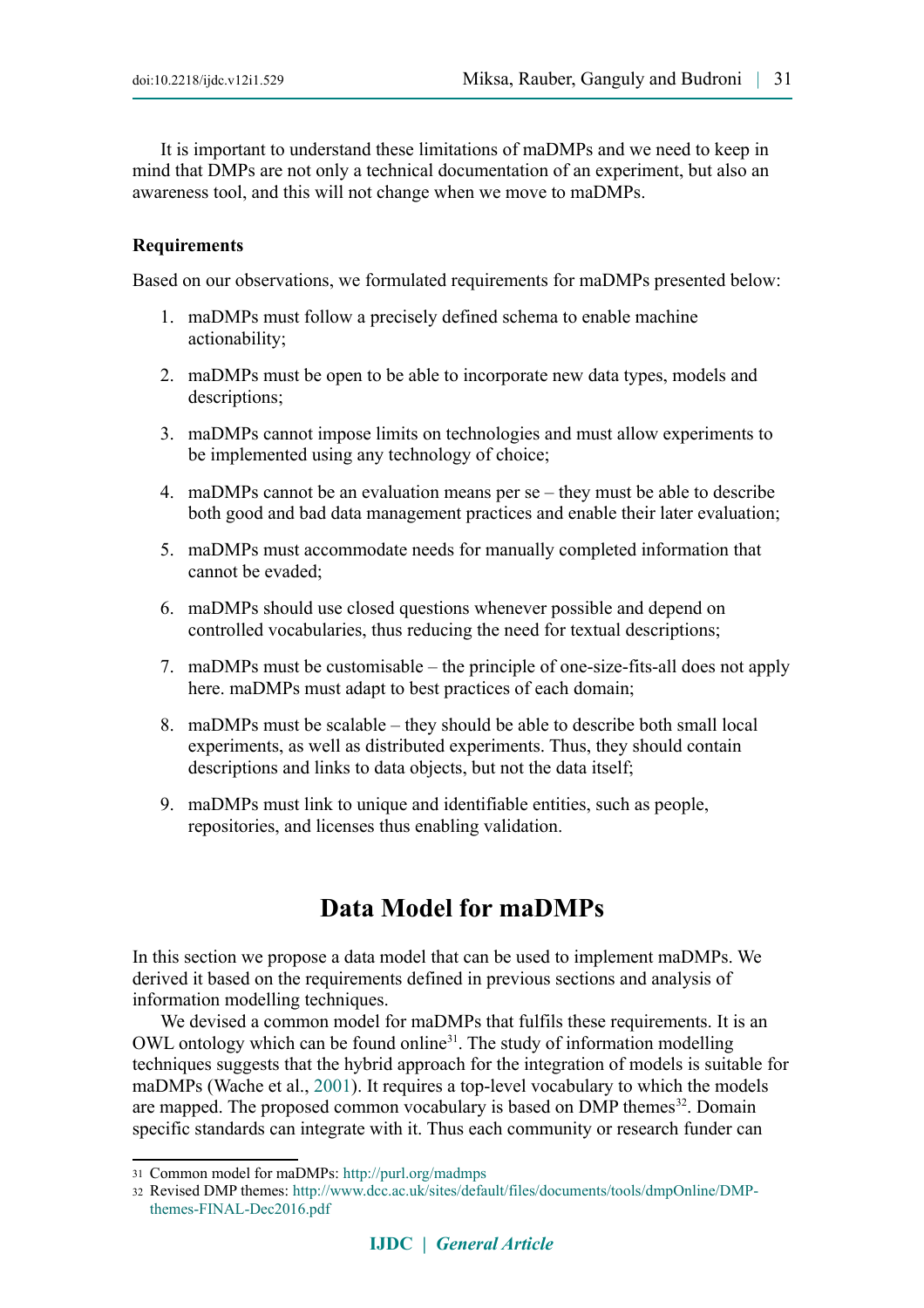devise their own maDMP implementations that best suit their needs and practices. Similar to standard DMPs, the implementation requires identifying the required scope of information and the existing standards that best reflect community needs.

Figure 1 presents an example of an instance of the model. It contains a root element *Data Management Plan* that links to two data objects that are described by a maDMP: *File* and *Source Code*. *Data Object* is a generic class that can be further specialised using the right term from a controlled vocabulary of object types, for example, *File*, *Source Code*, *Compiled Software*, *Container*, *Virtual Machine*, and so on. For each of the data objects one must define object properties that reflect DMP themes. For example, *has Metadata* object property links to *Metadata* about the *File*. The specific metadata information is modelled using domain specific standard and is not depicted in Figure 1. If an object property is not defined for a given object, then this is a clear indicator that a DMP is incomplete. Each of the objects representing themes contains a data property with information on a standard that is used as an extension. This is information for machines enabling automatic selection of the right parser for reading out information.

The proposed architecture that uses a common model and requires domain specific extensions will not result in a multitude of incompatible maDMP solutions, because all of them have a common vocabulary that can be seen as a common interface for accessing information about an experiment. Such a common interface enforces that all sections of DMPs are covered, or are intentionally omitted if not applicable in a given domain. Furthermore, the common model is extensible and can adapt to changes. For example, containers such as Docker are becoming one of the means of increasing reproducibility of experiments. They can also be considered as data objects that have to be covered by DMPs. An extension to the controlled vocabulary of DMP terms would enable this without having impact on other DMPs.

In Miksa et al. [\(2016\)](#page-13-7) we have shown on a use case from biomedical domain how information on file formats, provenance, technical dependencies, and validation requirements can be automatically collected and integrated into a common model using extension ontologies. Figure 2 depicts an excerpt of such a model. The maDMPs can be modelled in a similar way.

The proposed model is a technical solution needed to realize maDMPs and the researchers do not have to interact with it any way. It is an important building block, but other developments are needed, such as pilot studies in different domains to identify domain specific extensions to the core model and necessary tools integrations.



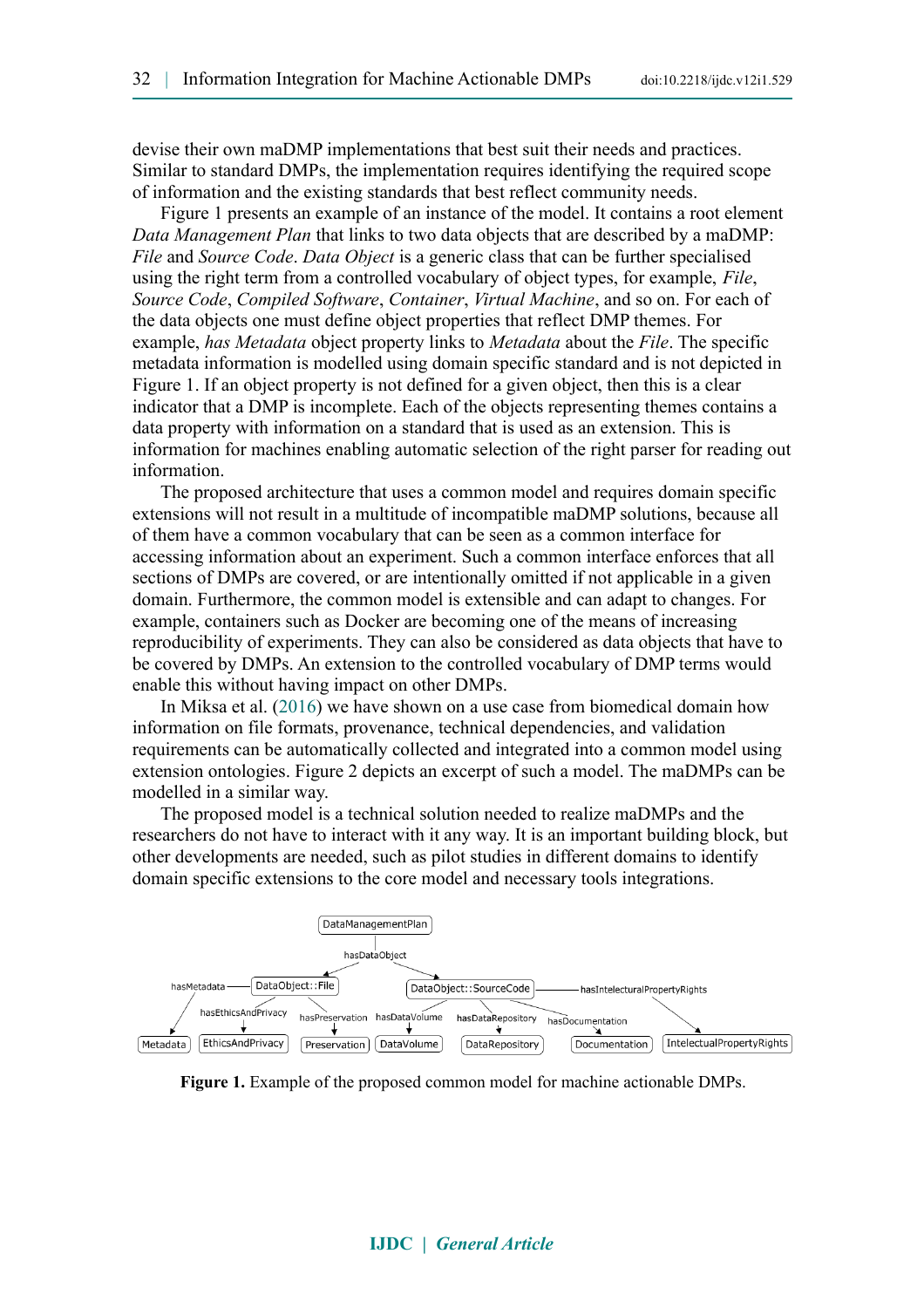

**Figure 2.** Example of integrated ontologies for describing file formats (orange), technical dependencies (green), provenance (dark grey), and validation requirements (light grey) of a scientific workflow (yellow) (Miksa et al., [2016\)](#page-13-7).

## **Benefits and New Opportunities**

In this section we discuss what benefits maDMPs bring to various stakeholders and what new opportunities arise when maDMPs are introduced.

#### **FAIR maDMPs**

We can consider maDMPs as metadata about scientific experiments. maDMPs follow a formally defined schema and provide a rich description of data objects used and created during research. They also contain references to existing datasets. maDMPs enable automatic generation of landing pages that summarise experiment descriptions and provide a single point of information on an experiment. Each maDMP can have its own unique identifier. Thus, they support each of the FAIR principles.

#### **maDMPs Repository**

Currently, researchers are encouraged to publish their DMPs in selected journals. When searching for relevant DMPs they use text based search using keywords. The machineactionability of maDMPs gives more search options by using similarity metrics that identify DMPs which use similar resources, standards, technologies, or require similar infrastructure, skills, or budget for implementation.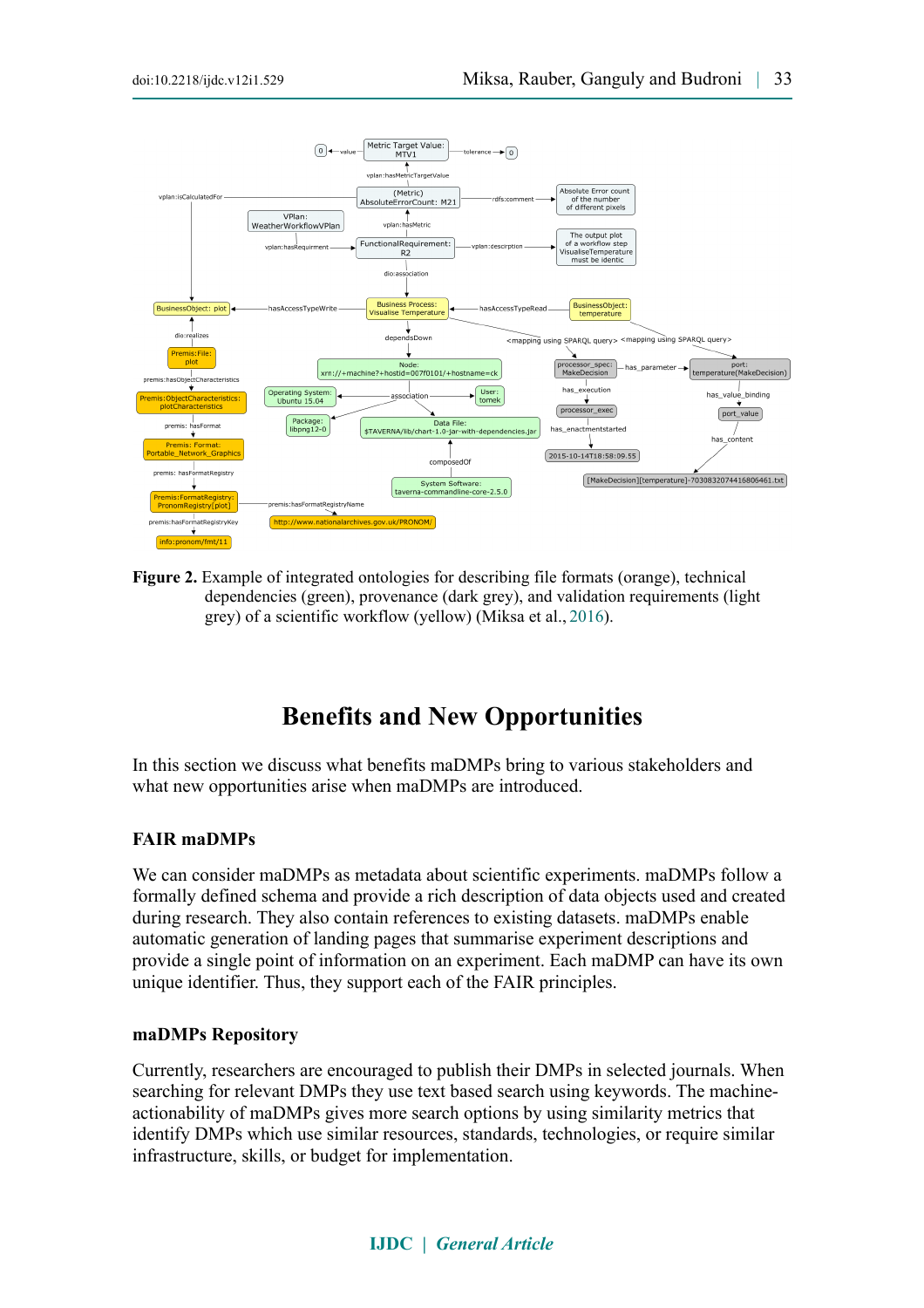#### **Evaluation of Data Management Practices**

For reviewers and research evaluators, the criteria on quality for DMPs and experiment reproducibility are highly subjective. If it happens that data is provided in an open repository like Zenodo, but does not have proper organisation and metadata description that would enable its reuse, the data may meet the requirements of publishers because it has a DOI, which is the only thing that can be easily checked manually by reviewers. This is because there are no quantitative measures that could assess how good a DMP is or how replicable the experiment is. This has a direct impact on the reuse of experiments, because the reusing researchers do not know how to estimate the time, computational resources and skills needed for re-execution. Current research focuses on estimating costs and resources needed for sharing and digital preservation of objects from the perspective of data producers and repository managers (4C Consortium, [2015\)](#page-13-8), but there is no research on the costs and resource needed for re-execution of such reused **experiments** 

The automatically collected information represented in a machine-actionable data model can become a basis for further evaluation of replicability of experiments. We can devise new metrics that will enable quantification of replicability, taking into account ease of reuse, costs, computation power required, availability of resources, skills required, portability, and so on. They will cover both functional and non-functional aspects. Thus, we will be able to benchmark existing approaches and classify in what way they support replicability.

## **Conclusion**

Data Management Plans are compulsory documents describing the data used and produced in scientific experiments. They are free-form text documents whose quality depends on both expertise and scrupulousness of people writing them. The complexity of data-driven experiments requires precise descriptions of tools and datasets used in computations to enable their reproducibility and reuse. Hence, there is a need for automatically created machine-actionable description of experiments that could improve the quality of data management plans and reduce effort of their preparation without influencing research practices. This problem was recognized by the research community and is being discussed in conferences and venues such as Research Data Alliance.

In this paper we presented our ongoing work on realising the concept of machineactionable data management plans. We analysed existing tools from the domains of digital preservation, reproducible research, open science, and data repositories that cover the full data lifecycle. We identified their mapping to the Digital Curation Centre checklist, which is an aggregation of funders' requirements and serves as a generic template for data management plans. We presented lessons learned from the mapping and described limitations of automation and machine-actionability. As a result, we defined the requirements for machine-actionable data management plans. Furthermore, we proposed a data model that can underpin the machine-actionable data management plans, enabling flexible information integration. The model uses ontologies and is based on current data management plan themes. It can be extended with existing domain specific standards. We also provided a discussion of the benefits and new opportunities represented by maDMPs.

The future and ongoing developments focus on engaging with stakeholders from various communities to run pilot studies in which the proposed common model is